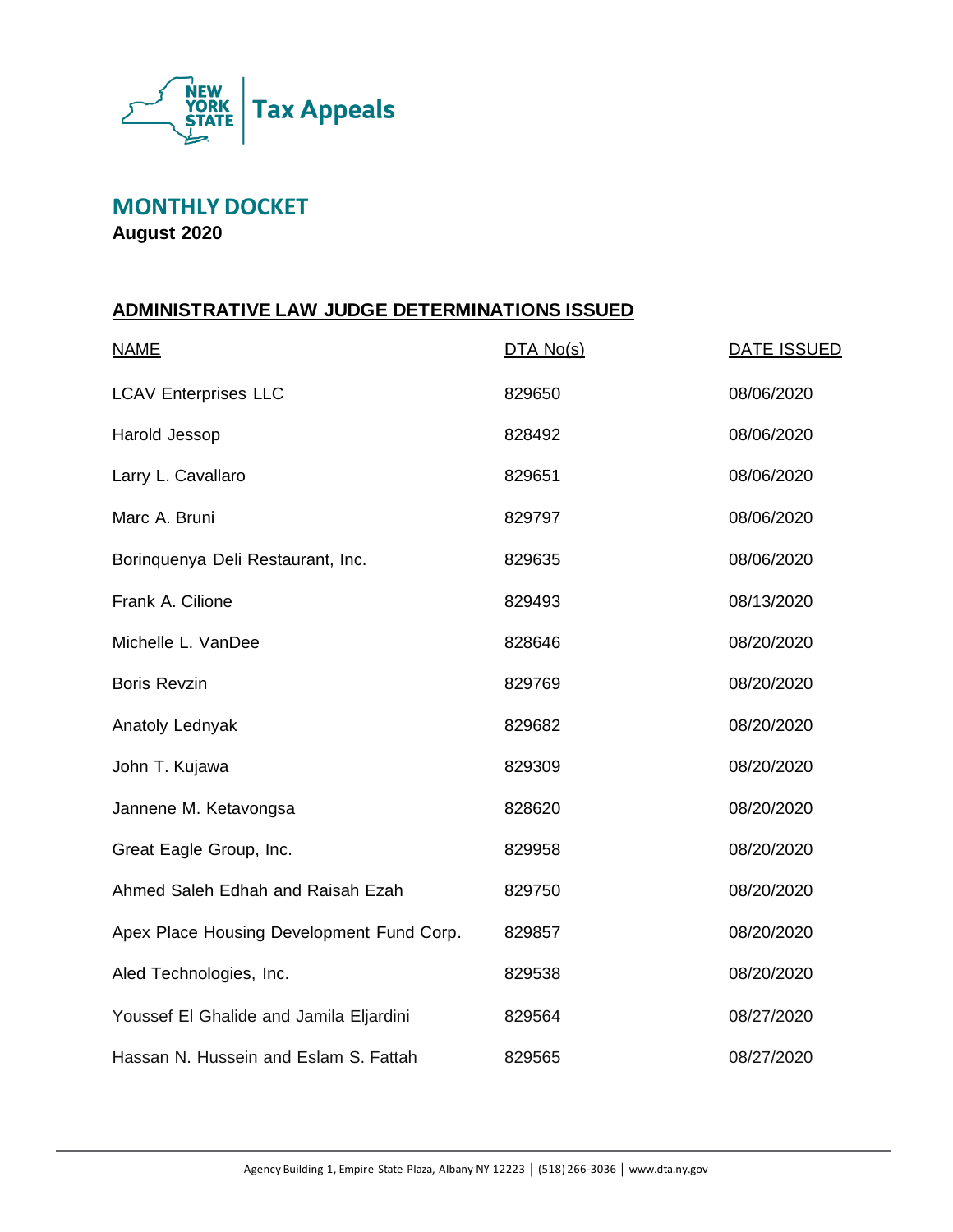### **ADMINISTRATIVE LAW JUDGE ORDERS ISSUED**

| <b>NAME</b>                          | DTA No(s)      | DATE ISSUED |
|--------------------------------------|----------------|-------------|
| Ronald P. Bellantonio & Richard Rock | 828044, 828045 | 08/06/2020  |
| Lee Feinstein & Thomi Lioliou        | 829558         | 08/13/2020  |
| Global Foundries US, Inc.            | 829184         | 08/13/2020  |
| <b>Shoshannah Summers</b>            | 829719         | 08/27/2020  |

#### **EXCEPTIONS FILED WITH THE TAX APPEALS TRIBUNAL**

| <b>NAME</b>                          | DTA No(s)      | DATE RECEIVED |
|--------------------------------------|----------------|---------------|
| Shahid Mahmood                       | 828168         | 08/03/2020    |
| Panco Equipment Corp.                | 828966         | 08/07/2020    |
| Ronald P. Bellantonio & Richard Rock | 828044, 828045 | 08/25/2020    |

#### **MOTIONS FILED WITH THE TAX APPEALS TRIBUNAL**

| <b>NAME</b>             | DTA No(s)                        | DATE RECEIVED |
|-------------------------|----------------------------------|---------------|
| Albert R. LePage, et al | 828035, 828036<br>828037, 828038 | 08/17/2020    |

## **DECISIONS ISSUED BY THE TAX APPEALS TRIBUNAL**

| <b>NAME</b>                                 | DTA No(s) | DATE ISSUED |
|---------------------------------------------|-----------|-------------|
| Walt Disney Co. & Consolidated Subsidiaries | 828304    | 08/06/2020  |
| <b>Christopher Black</b>                    | 828015    | 08/06/2020  |
| Frederick M. Oberlander                     | 828957    | 08/24/2020  |
| Mark S. Ohberg                              | 828682    | 08/24/2020  |

#### **ORDERS ISSUED BY THE TAX APPEALS TRIBUNAL**

None Issued

Page 2 of 3